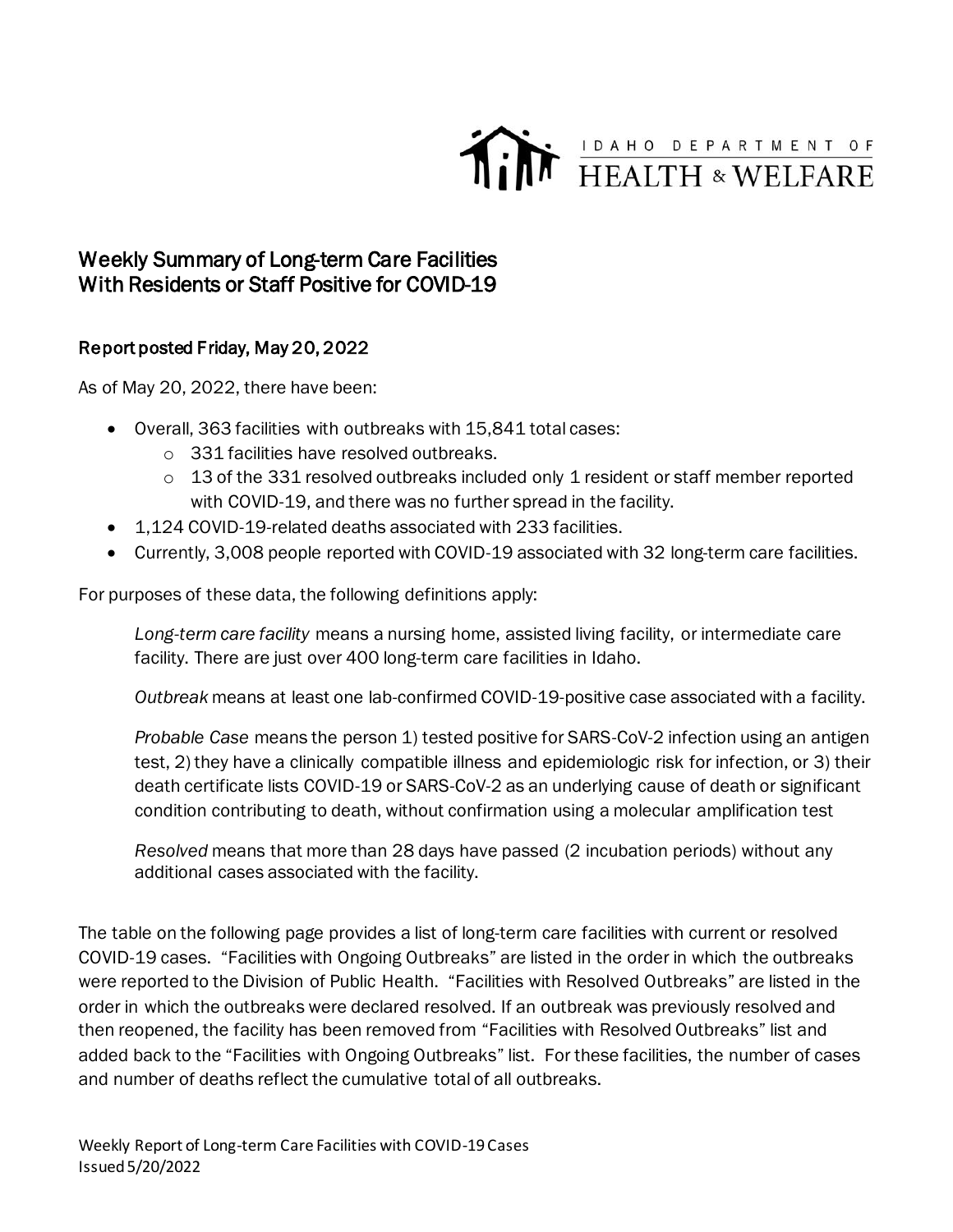

## Long-term Care Facilities with Current or Resolved COVID-19 Cases

| $\#$           | <b>Facility Name</b>                           | City                                     | County            | Number of<br>Lab-<br>Confirmed<br>and/or<br>Probable<br>Cases<br>Among<br><b>Residents</b><br>and Staff | Numbe<br>r of<br><b>Deaths</b> |
|----------------|------------------------------------------------|------------------------------------------|-------------------|---------------------------------------------------------------------------------------------------------|--------------------------------|
|                |                                                | <b>Facilities with Ongoing Outbreaks</b> |                   |                                                                                                         |                                |
| $\mathbf{1}$   | State Veterans Home - Boise                    | <b>Boise</b>                             | Ada               | 203                                                                                                     | 14                             |
| $\overline{2}$ | <b>Terraces of Boise</b>                       | <b>Boise</b>                             | Ada               | 131                                                                                                     | 4                              |
| 3              | Life Care of Post Falls                        | Post Falls                               | Kootenai          | 60                                                                                                      | 6                              |
| 4              | Arbor Valley of Cascadia                       | <b>Boise</b>                             | Ada               | 116                                                                                                     | 4                              |
| 5              | LaCrosse Health & Rehab                        | Coeur<br>d'Alene                         | Kootenai          | 153                                                                                                     | 17                             |
| 6              | Valley Vista Care - Sandpoint                  | Sandpoint                                | <b>Bonner</b>     | 123                                                                                                     | 11                             |
| $\overline{7}$ | MorningStar Memory Care at<br>Englefield Green | <b>Boise</b>                             | Ada               | 71                                                                                                      | 4                              |
| 8              | <b>Overland Court Senior Living</b>            | <b>Boise</b>                             | Ada               | 89                                                                                                      | 10                             |
| 9              | Emerson House at Riverpointe                   | <b>Garden City</b>                       | Ada               | 65                                                                                                      | 5                              |
| 10             | Advanced Health Care of Coeur<br>d'Alene       | Coeur<br>d'Alene                         | Kootenai          | 71                                                                                                      | 6                              |
| 11             | Ivy Court                                      | Coeur<br>d'Alene                         | Kootenai          | 119                                                                                                     | 17                             |
| 12             | Arbor Village at Hillcrest                     | <b>Boise</b>                             | Ada               | 79                                                                                                      | $\overline{2}$                 |
| 13             | Bridgeview Estates -<br><b>Skilled Nursing</b> | <b>Twin Falls</b>                        | <b>Twin Falls</b> | 102                                                                                                     | 15                             |
| 14             | Desert View Care                               | <b>Buhl</b>                              | <b>Twin Falls</b> | 75                                                                                                      | 3                              |
| 15             | Shaw Mountain of Cascadia                      | <b>Boise</b>                             | Ada               | 137                                                                                                     | 9                              |
| 16             | <b>Grace Assisted Living - Fairview Lakes</b>  | Meridian                                 | Ada               | 99                                                                                                      | 11                             |
| 17             | Good Samaritan Society - Moscow<br>Village     | Moscow                                   | Latah             | 78                                                                                                      | 4                              |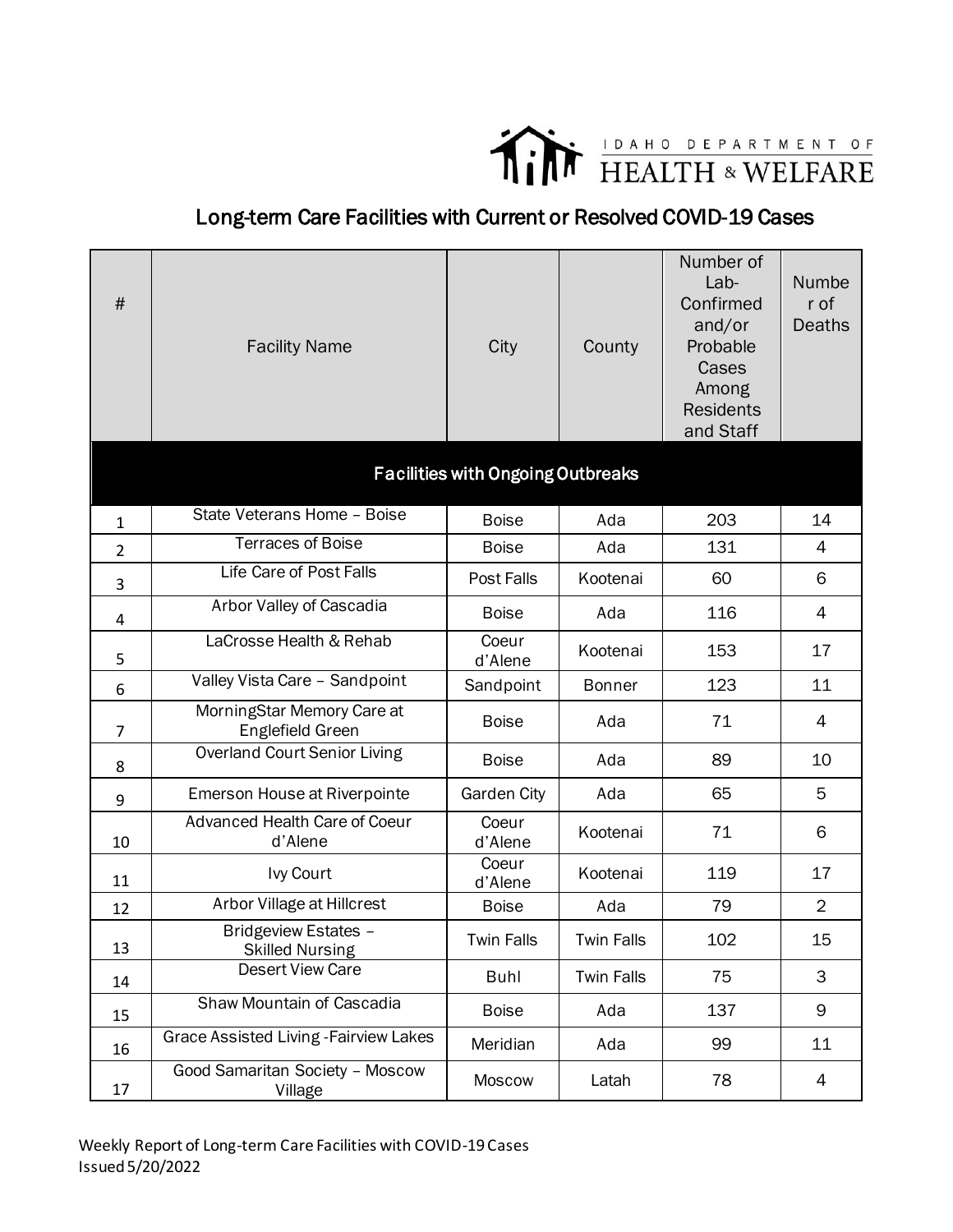| $\#$           | <b>Facility Name</b>                    | City                                      | County            | Number of<br>Lab-<br>Confirmed<br>and/or<br>Probable<br>Cases<br>Among<br><b>Residents</b><br>and Staff | Numbe<br>r of<br>Deaths |
|----------------|-----------------------------------------|-------------------------------------------|-------------------|---------------------------------------------------------------------------------------------------------|-------------------------|
| 18             | <b>Grace Memory Care</b>                | <b>Boise</b>                              | Ada               | 47                                                                                                      | $\overline{4}$          |
| 19             | <b>Edgewood Plantation Place</b>        | <b>Boise</b>                              | Ada               | 63                                                                                                      | 8                       |
| 20             | McCall Rehab and Care Center            | McCall                                    | Valley            | 57                                                                                                      | $\mathbf 1$             |
| 21             | State Veterans Home - Pocatello         | Pocatello                                 | <b>Bannock</b>    | 108                                                                                                     | $\overline{7}$          |
| 22             | Garden at Orchard Ridge                 | Coeur<br>d'Alene                          | Kootenai          | 101                                                                                                     | $\overline{7}$          |
| 23             | Honeysuckle Senior Living               | Hayden                                    | Kootenai          | 20                                                                                                      | 3                       |
| 24             | Royal Plaza - Lewiston                  | Lewiston                                  | Nez Perce         | 105                                                                                                     | 3                       |
| 25             | <b>Bingham Memorial Skilled Nursing</b> | <b>Blackfoot</b>                          | <b>Bingham</b>    | 52                                                                                                      | $\overline{2}$          |
| 26             | Bear Lake Memorial Skilled Nursing      | Montpelier                                | <b>Bear Lake</b>  | 58                                                                                                      | 3                       |
| 27             | Life Care Center of Sandpoint           | Sandpoint                                 | <b>Bonner</b>     | 81                                                                                                      | 16                      |
| 28             | Canyon West of Cascadia                 | Caldwell                                  | Canyon            | 162                                                                                                     | 13                      |
| 29             | Life Care of Treasure Valley            | <b>Boise</b>                              | Ada               | 144                                                                                                     | 10                      |
| 30             | St Luke's Elmore Long Term Care         | Mountain<br>Home                          | Elmore            | 7                                                                                                       | $\mathbf 0$             |
| 31             | The Bridge at Post Falls                | Post Falls                                | Kootenai          | 84                                                                                                      | 5                       |
| 32             | Caldwell Care of Cascadia               | Caldwell                                  | Canyon            | 148                                                                                                     | 17                      |
|                |                                         | <b>Facilities with Resolved Outbreaks</b> |                   |                                                                                                         |                         |
| $\mathbf{1}$   | Harmony Place                           | <b>Twin Falls</b>                         | <b>Twin Falls</b> | 5                                                                                                       | $\mathbf 0$             |
| $\overline{2}$ | Family Life, Nampa                      | Nampa                                     | Canyon            | 4                                                                                                       | 0                       |
| 3              | <b>Autumn Cove</b>                      | Star                                      | Ada               | 5                                                                                                       | $\mathbf 1$             |
| $\overline{4}$ | <b>Harbor Assisted Living</b>           | Nampa                                     | Canyon            | $\overline{2}$                                                                                          | $\mathbf 1$             |
| 5              | Ivy Place & Amber Lane                  | <b>Boise</b>                              | Ada               | 1                                                                                                       | $\mathbf 1$             |
| 6              | Ashley Manor - Eagle House #2           | Eagle                                     | Ada               | $\mathbf 1$                                                                                             | $\mathbf 0$             |
| $\overline{7}$ | <b>Meadows Assisted Living Center</b>   | Salmon                                    | Lemhi             | $\mathbf 1$                                                                                             | 0                       |
| 8              | <b>Aging Gracefully</b>                 | Nampa                                     | Canyon            | 10                                                                                                      | $\mathbf 1$             |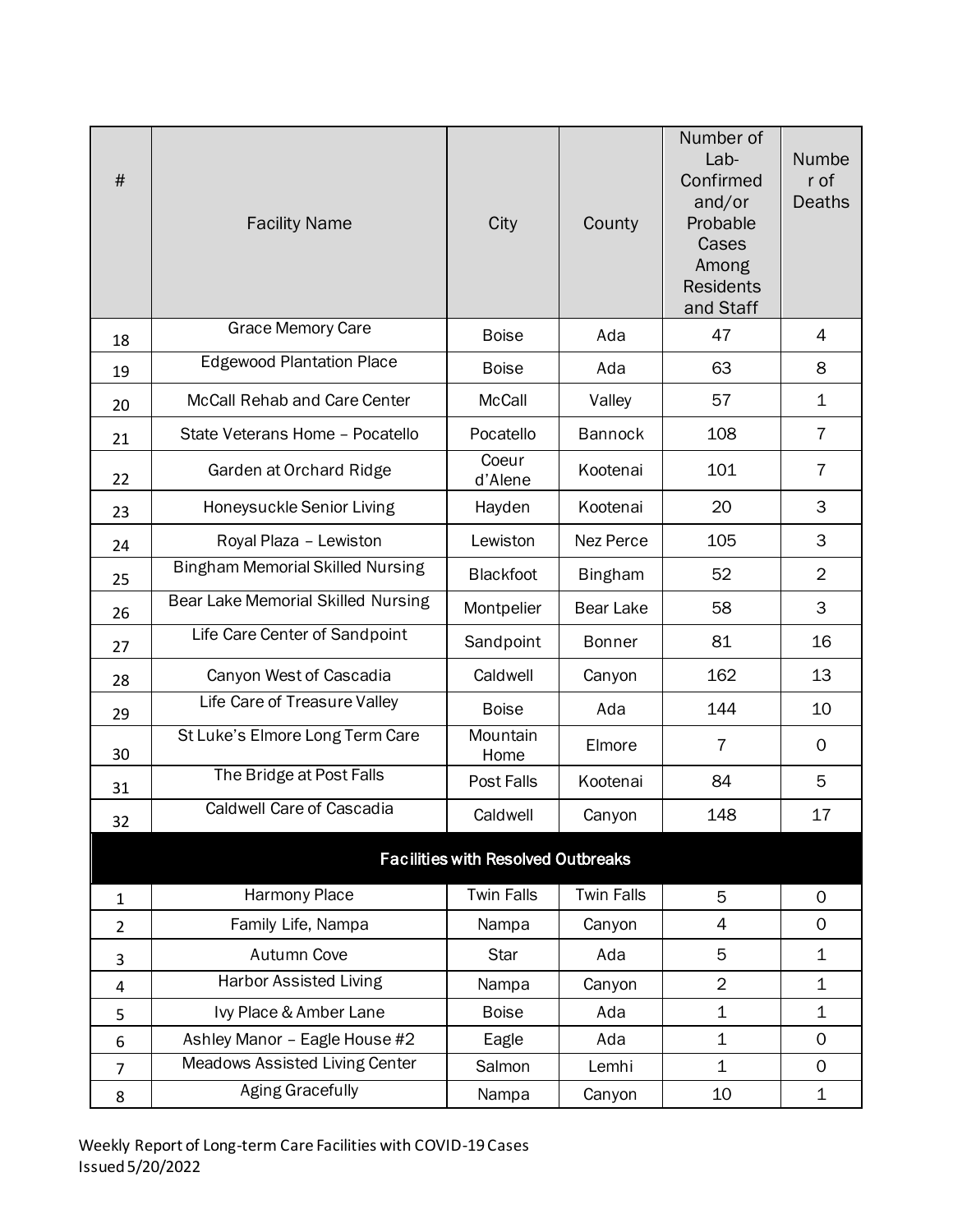| $\#$ | <b>Facility Name</b>                                  | City              | County            | Number of<br>Lab-<br>Confirmed<br>and/or<br>Probable<br>Cases<br>Among<br><b>Residents</b><br>and Staff | Numbe<br>r of<br>Deaths |
|------|-------------------------------------------------------|-------------------|-------------------|---------------------------------------------------------------------------------------------------------|-------------------------|
| 9    | Communicare #6 Weiser                                 | Weiser            | Washington        | 26                                                                                                      | $\overline{2}$          |
| 10   | <b>Indianhead Estates</b>                             | Weiser            | Washington        | $\overline{7}$                                                                                          | $\mathbf 0$             |
| 11   | Desano Place Assisted Living                          | Gooding           | Gooding           | 13                                                                                                      | $\mathbf 1$             |
| 12   | <b>Overland Court Generations Memory</b><br>Care      | <b>Boise</b>      | Ada               | 31                                                                                                      | 3                       |
| 13   | <b>Cottages of Nampa</b>                              | Nampa             | Canyon            | 12                                                                                                      | $\mathbf 0$             |
| 14   | Ashley Manor - Lincoln                                | Jerome            | Jerome            | 20                                                                                                      | $\mathbf 1$             |
| 15   | Seven Oaks Community Home - Larri<br>Lee              | Post Falls        | Kootenai          | 8                                                                                                       | $\mathsf{O}$            |
| 16   | Seven Oaks Community Home -<br>Stephanie              | Post Falls        | Kootenai          | 3                                                                                                       | $\mathbf 0$             |
| 17   | Seven Oaks Community Home - Tybalt                    | Post Falls        | Kootenai          | 13                                                                                                      | $\mathbf 0$             |
| 18   | Diamond Peak Health Care of Challis                   | Challis           | Custer            | 18                                                                                                      | $\mathbf 1$             |
| 19   | Diamond Peak of Burley                                | <b>Burley</b>     | Cassia            | 5                                                                                                       | $\mathbf 0$             |
| 20   | <b>Hillcrest Home</b>                                 | <b>Twin Falls</b> | <b>Twin Falls</b> | $\mathbf 1$                                                                                             | $\mathbf 0$             |
| 21   | Vista Assisted Living (now Etosha<br>Assisted Living) | Rupert            | Minidoka          | 20                                                                                                      | 1                       |
| 22   | <b>Silvercreek Assisted Living</b>                    | Hailey            | <b>Blaine</b>     | 9                                                                                                       | $\mathbf 0$             |
| 23   | Clear Creek Home                                      | <b>Twin Falls</b> | <b>Twin Falls</b> | 15                                                                                                      | $\mathbf 0$             |
| 24   | <b>River Rock Assisted Living</b>                     | <b>Buhl</b>       | <b>Twin Falls</b> | 28                                                                                                      | 4                       |
| 25   | <b>Streamside Assisted Living</b>                     | Nampa             | Canyon            | 33                                                                                                      | 3                       |
| 26   | Peterson Place Assisted Living                        | Hayden            | Kootenai          | 15                                                                                                      | 0                       |
| 27   | Willow Place Assisted Living                          | <b>Twin Falls</b> | <b>Twin Falls</b> | 3                                                                                                       | $\mathsf{O}$            |
| 28   | Cenoma House                                          | <b>Twin Falls</b> | <b>Twin Falls</b> | $\mathbf 1$                                                                                             | $\mathbf 1$             |
| 29   | Alpine Manor                                          | Kimberly          | <b>Twin Falls</b> | 15                                                                                                      | $\mathsf{O}$            |
| 30   | Ashley Manor - Hawthorne                              | Chubbuck          | <b>Bannock</b>    | 9                                                                                                       | $\overline{2}$          |
| 31   | Ashley Manor - Cedar                                  | Pocatello         | <b>Bannock</b>    | 5                                                                                                       | $\mathbf 0$             |
| 32   | Independent Living Services Freedom                   | <b>Boise</b>      | Ada               | $\overline{4}$                                                                                          | $\mathbf 0$             |
| 33   | Communicare #1 Gem                                    | Nampa             | Canyon            | 3                                                                                                       | $\mathsf{O}$            |
| 34   | <b>Crystal Creek Assisted Living</b>                  | Ammon             | <b>Bonneville</b> | 3                                                                                                       | $\mathbf 0$             |
| 35   | Campus View Home                                      | <b>Twin Falls</b> | <b>Twin Falls</b> | 6                                                                                                       | $\mathbf 0$             |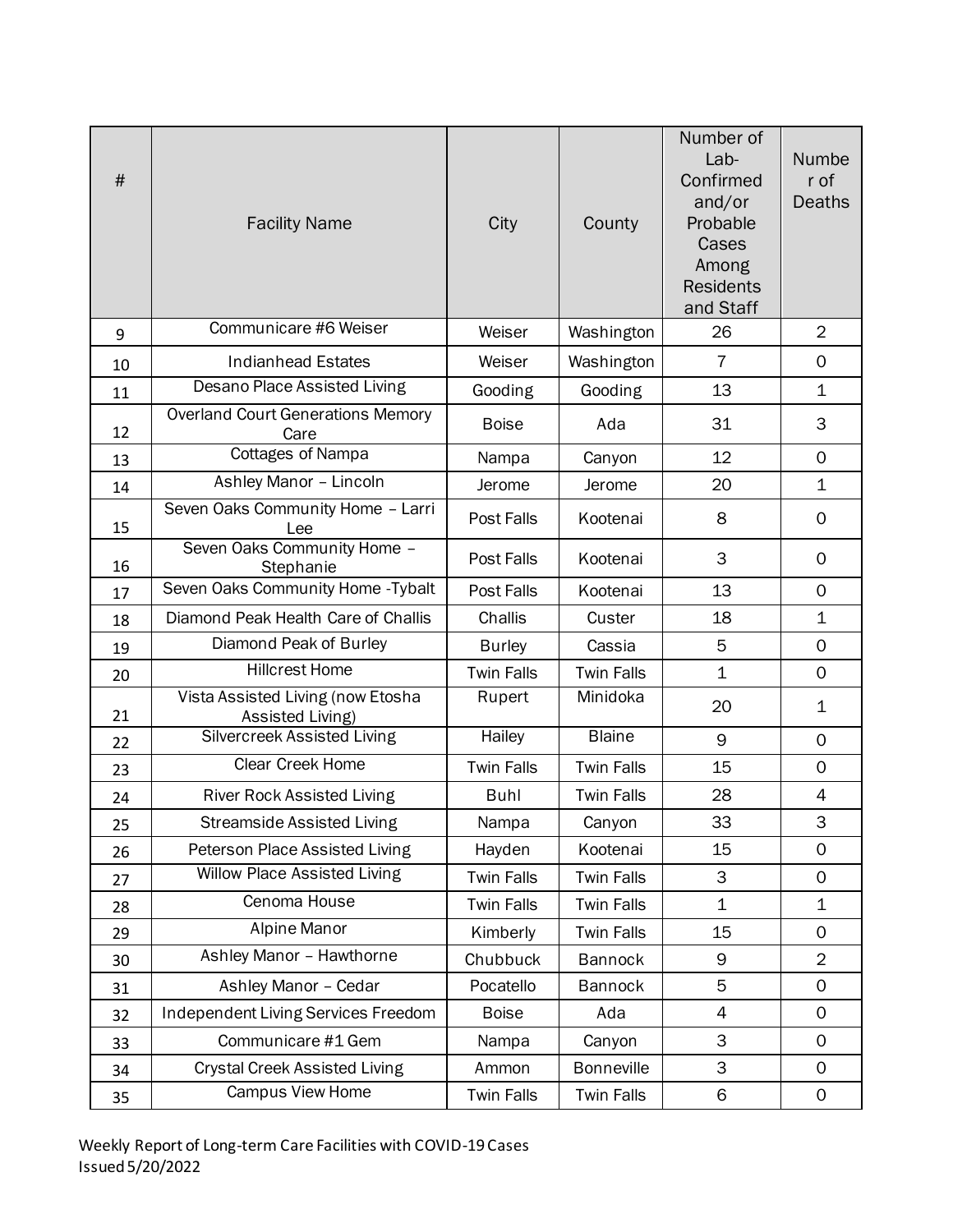| #  | <b>Facility Name</b>                       | City              | County             | Number of<br>Lab-<br>Confirmed<br>and/or<br>Probable<br>Cases<br>Among<br><b>Residents</b><br>and Staff | Numbe<br>r of<br><b>Deaths</b> |
|----|--------------------------------------------|-------------------|--------------------|---------------------------------------------------------------------------------------------------------|--------------------------------|
| 36 | Pleasant Valley Shelter Home               | Lewiston          | Nez Perce          | 12                                                                                                      | $\mathbf 1$                    |
| 37 | <b>Hettinger Living Center</b>             | <b>Boise</b>      | Ada                | 5                                                                                                       | $\mathbf 0$                    |
| 38 | <b>Basil Celany Living Center</b>          | <b>Boise</b>      | Ada                | $\overline{7}$                                                                                          | $\mathbf 0$                    |
| 39 | New Beginnings Community Living            | <b>Bonneville</b> | <b>Idaho Falls</b> | 21                                                                                                      | $\mathbf 0$                    |
| 40 | Diamond Peak of Gooding                    | Gooding           | Gooding            | 3                                                                                                       | $\mathbf 0$                    |
| 41 | Antelope Creek Living Center               | Darlington        | <b>Butte</b>       | 11                                                                                                      | $\mathbf 0$                    |
| 42 | <b>Caribou Memorial Living Center</b>      | Soda<br>Springs   | Caribou            | 26                                                                                                      | 4                              |
| 43 | <b>Country Comfort Residential Care</b>    | Coeur<br>d'Alene  | Kootenai           | $\overline{2}$                                                                                          | $\mathbf 0$                    |
| 44 | <b>Cottages of McCall</b>                  | <b>McCall</b>     | Valley             | $\mathbf{1}$                                                                                            | $\Omega$                       |
| 45 | Stonebridge Assisted Living of<br>Hagerman | Hagerman          | Gooding            | 22                                                                                                      | $\overline{2}$                 |
| 46 | Rosetta of Burley                          | <b>Burley</b>     | Cassia             | $\overline{7}$                                                                                          | $\mathbf 1$                    |
| 47 | Desano Place Shoshone                      | Shoshone          | Lincoln            | 9                                                                                                       | $\mathbf 1$                    |
| 48 | Communicare #2 Boone                       | Nampa             | Canyon             | 12                                                                                                      | $\mathbf 0$                    |
| 49 | <b>Woodland Assisted Living</b>            | <b>Buhl</b>       | <b>Twin Falls</b>  | 8                                                                                                       | $\mathbf 0$                    |
| 50 | <b>Belmont Care Center Crestview</b>       | Pocatello         | <b>Bannock</b>     | 10                                                                                                      | $\mathbf 0$                    |
| 51 | <b>Briarwood Assisted Living</b>           | Rexburg           | Madison            | 9                                                                                                       | $\mathbf 1$                    |
| 52 | Trinity at 1 <sup>st</sup> Street          | Meridian          | Ada                | $\overline{7}$                                                                                          | $\mathbf 0$                    |
| 53 | CommuniCare #7 Cougar                      | Nampa             | Canyon             | 8                                                                                                       | $\mathbf 0$                    |
| 54 | Syringa Place                              | <b>Twin Falls</b> | <b>Twin Falls</b>  | $\overline{7}$                                                                                          | $\mathbf 0$                    |
| 55 | Salubria Center                            | Cambridge         | Washington         | 18                                                                                                      | $\mathbf 1$                    |
| 56 | <b>Gables of Blackfoot II</b>              | <b>Bingham</b>    | Blackfoot          | 21                                                                                                      | $\mathbf 0$                    |
| 57 | Hope Springs                               | Meridian          | Ada                | $\overline{2}$                                                                                          | $\mathbf 0$                    |
| 58 | Gables of Shelley                          | Shelley           | <b>Bingham</b>     | 20                                                                                                      | 4                              |
| 59 | Evergreen Place Assisted Living            | <b>Buhl</b>       | <b>Twin Falls</b>  | 20                                                                                                      | $\overline{2}$                 |
| 60 | <b>Willow Park Senior Living</b>           | <b>Boise</b>      | Ada                | 46                                                                                                      | $\overline{7}$                 |
| 61 | <b>Bristol Heights Assisted Living</b>     | Coeur<br>d'Alene  | Kootenai           | 37                                                                                                      | 3                              |
| 62 | <b>Rigby Country Living Center</b>         | Rigby             | Jefferson          | 11                                                                                                      | $\mathbf 0$                    |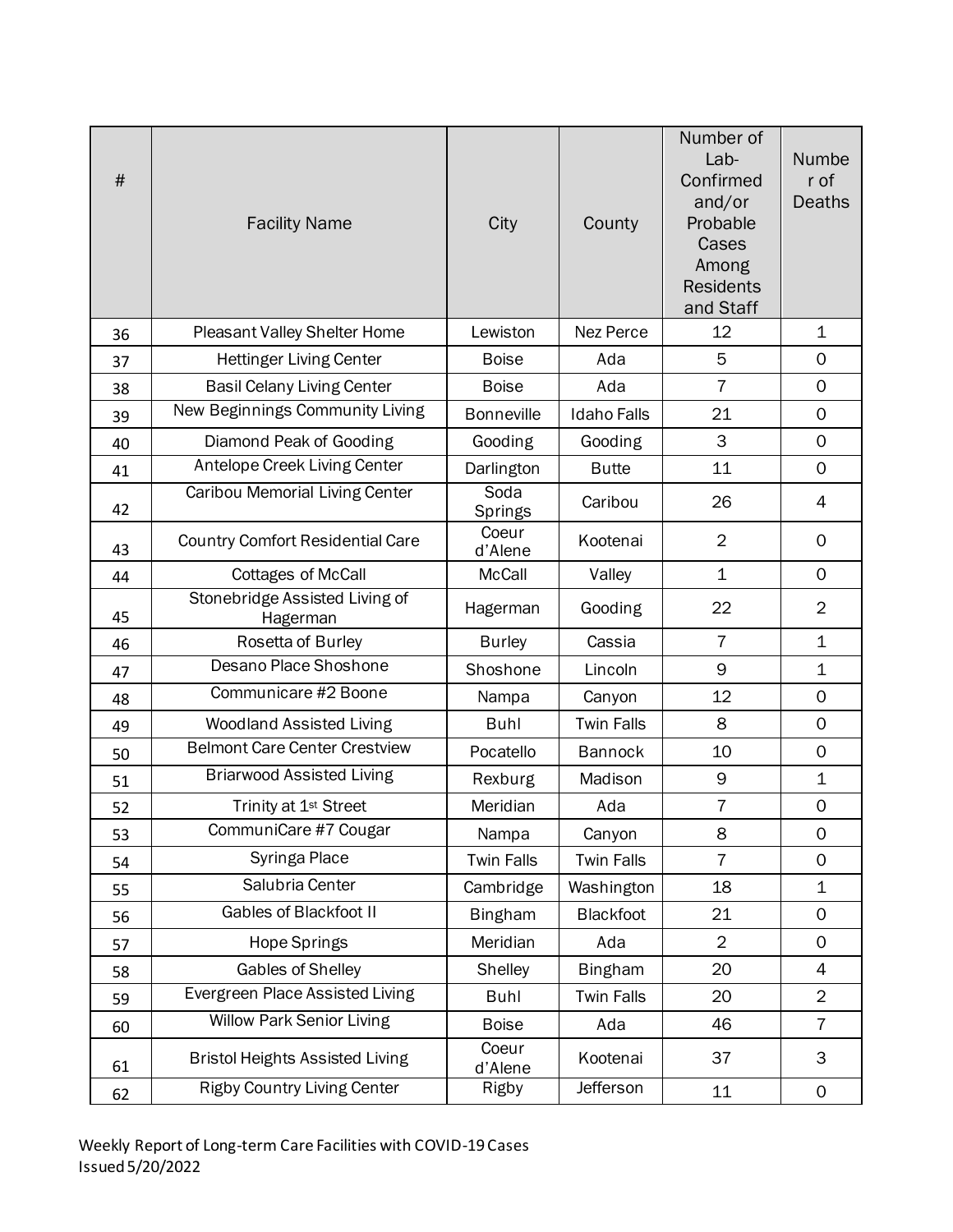| #  | <b>Facility Name</b>                          | City               | County            | Number of<br>Lab-<br>Confirmed<br>and/or<br>Probable<br>Cases<br>Among<br><b>Residents</b><br>and Staff | Numbe<br>r of<br><b>Deaths</b> |
|----|-----------------------------------------------|--------------------|-------------------|---------------------------------------------------------------------------------------------------------|--------------------------------|
| 63 | <b>Independent Living Services Milclay</b>    | <b>Boise</b>       | Ada               | $\mathbf 1$                                                                                             | $\mathbf 0$                    |
| 64 | Huckleberry Retirement Homes II               | Sandpoint          | <b>Bonner</b>     | 15                                                                                                      | 3                              |
| 65 | Homestead Assisted Living - St.<br>Anthony    | St. Anthony        | Fremont           | 34                                                                                                      | 6                              |
| 66 | St. Luke's - Elks Sub Acute Rehab             | <b>Boise</b>       | Ada               | 34                                                                                                      | $\Omega$                       |
| 67 | <b>Avamere Transitional Care</b>              | <b>Boise</b>       | Ada               | 57                                                                                                      | 3                              |
| 68 | Aspire - Sunset Oaks                          | Nampa              | Canyon            | $\overline{7}$                                                                                          | $\mathbf 0$                    |
| 69 | Aspire - Elk Run                              | Meridian           | Ada               | 13                                                                                                      | $\mathbf 0$                    |
| 70 | Aspire - Vineyard                             | Meridian           | Ada               | 5                                                                                                       | $\mathbf 1$                    |
| 71 | <b>Cottages of Middleton</b>                  | Middleton          | Canyon            | 18                                                                                                      | $\overline{2}$                 |
| 72 | <b>Wellspring Meadows</b>                     | Hayden             | Kootenai          | 37                                                                                                      | 3                              |
| 73 | Coeur d'Alene Health and Rehab of<br>Cascadia | Coeur<br>d'Alene   | Kootenai          | 66                                                                                                      | 3                              |
| 74 | Golden Years - Maryland                       | Nampa              | Canyon            | 3                                                                                                       | $\mathbf 0$                    |
| 75 | <b>Tambree Meadows Assisted Living</b>        | <b>Idaho Falls</b> | <b>Bonneville</b> | 46                                                                                                      | $\overline{2}$                 |
| 76 | The Wildflower of Rigby                       | Rigby              | Jefferson         | 3                                                                                                       | $\mathbf 0$                    |
| 77 | McCoy House Group Home                        | Pocatello          | <b>Bannock</b>    | 21                                                                                                      | $\mathbf 0$                    |
| 78 | <b>Serenity Place Residential Care</b>        | Lewiston           | Nez Perce         | 11                                                                                                      | $\mathbf 0$                    |
| 79 | Aspire - Milliken                             | Nampa              | Canyon            | 11                                                                                                      | $\mathsf{O}\xspace$            |
| 80 | <b>Gables Assisted Living of Caldwell</b>     | Caldwell           | Canyon            | 34                                                                                                      | 6                              |
| 81 | <b>Edgewood Spring Creek Meridian</b>         | Meridian           | Ada               | 35                                                                                                      | 3                              |
| 82 | Autumn Breeze                                 | <b>Buhl</b>        | <b>Twin Falls</b> | 24                                                                                                      | 6                              |
| 83 | <b>Rosetta of Twin Falls</b>                  | <b>Twin Falls</b>  | <b>Twin Falls</b> | 15                                                                                                      | 1                              |
| 84 | Riviera Residential Care                      | <b>Boise</b>       | Ada               | $\mathbf 1$                                                                                             | $\mathsf{O}$                   |
| 85 | Yellowstone Group Home #1                     | <b>Idaho Falls</b> | <b>Bonneville</b> | 30                                                                                                      | $\mathbf 0$                    |
| 86 | Palouse Hills Assisted Living                 | Moscow             | Latah             | 14                                                                                                      | 1                              |
| 87 | <b>Brooklyn House</b>                         | <b>Boise</b>       | Ada               | $\overline{2}$                                                                                          | $\Omega$                       |
| 88 | <b>Oasis Shelter Home</b>                     | Caldwell           | Canyon            | 17                                                                                                      | $\mathsf{O}$                   |
| 89 | Gables of Pocatello I                         | Pocatello          | <b>Bannock</b>    | 20                                                                                                      | 3                              |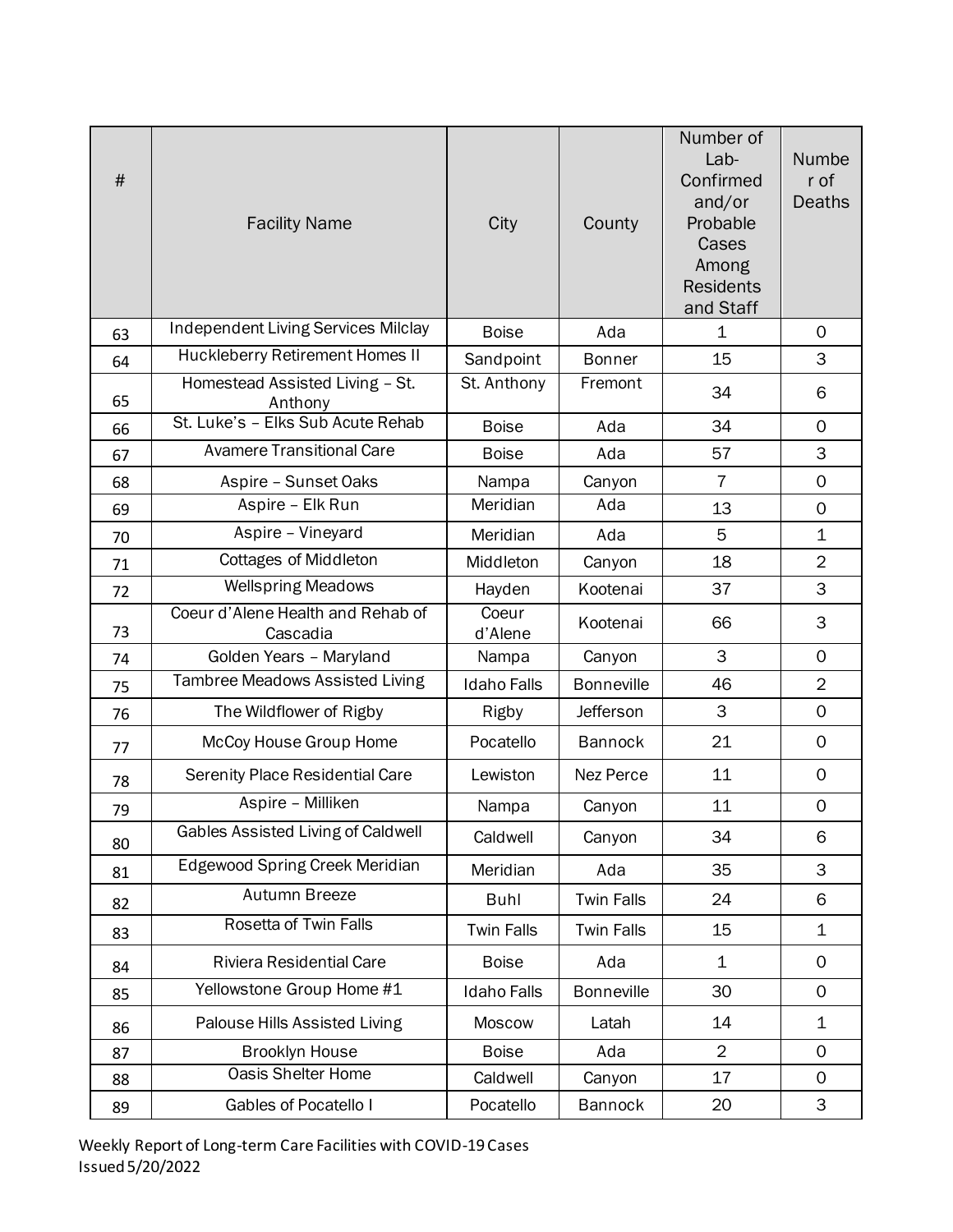| $\#$ | <b>Facility Name</b>                                | City                | County            | Number of<br>Lab-<br>Confirmed<br>and/or<br>Probable<br>Cases<br>Among<br><b>Residents</b><br>and Staff | Numbe<br>r of<br>Deaths |
|------|-----------------------------------------------------|---------------------|-------------------|---------------------------------------------------------------------------------------------------------|-------------------------|
| 90   | Hancock House                                       | <b>Boise</b>        | Ada               | 1                                                                                                       | $\mathbf 0$             |
| 91   | Homestead Assisted Living Rexburg                   | Rexburg             | Madison           | 109                                                                                                     | 11                      |
| 92   | Oneida Long Term Care Facility                      | Malad               | Oneida            | 39                                                                                                      | $\overline{2}$          |
| 93   | <b>Gem Village Assisted Living</b>                  | <b>Blackfoot</b>    | <b>Bingham</b>    | 54                                                                                                      | 4                       |
| 94   | Joyce's Orchard Residential Care                    | Lewiston            | Nez Perce         | 9                                                                                                       | $\mathbf 0$             |
| 95   | Boise Group Home #2 Molly Court                     | <b>Boise</b>        | Ada               | 12                                                                                                      | $\mathbf 0$             |
| 96   | Diamond Peak of Lava                                | Lava Hot<br>Springs | <b>Bannock</b>    | 1                                                                                                       | $\mathbf 0$             |
| 97   | Whispering Pines Assisted Living                    | Downey              | <b>Bannock</b>    | 6                                                                                                       | $\mathbf 0$             |
| 98   | Boise Group Home #4 Eshelman                        | <b>Boise</b>        | Ada               | 13                                                                                                      | $\mathbf 0$             |
| 99   | Alpine Meadows Assisted Living                      | Meridian            | Ada               | 33                                                                                                      | $\mathbf 1$             |
| 100  | <b>Malad Living Center</b>                          | Malad               | Oneida            | 6                                                                                                       | $\mathbf 0$             |
| 101  | Seven Oaks Community Home - Elm                     | Post Falls          | Kootenai          | 15                                                                                                      | $\mathbf 0$             |
| 102  | Ashley Manor - Beverly Hills                        | Payette             | Payette           | $\overline{2}$                                                                                          | $\mathbf 0$             |
| 103  | Courtyard at Coeur d'Alene                          | Coeur<br>d'Alene    | Kootenai          | 54                                                                                                      | 8                       |
| 104  | Pocatello Assisted Living Center -<br>Willard House | Pocatello           | <b>Bannock</b>    | 21                                                                                                      | $\mathbf 0$             |
| 105  | Park Center Assisted Living                         | <b>Boise</b>        | Ada               | $\mathbf 1$                                                                                             | $\mathsf{O}$            |
| 106  | <b>Living Spring Residential Care</b>               | Lewiston            | Nez Perce         | $\overline{7}$                                                                                          | $\mathbf 0$             |
| 107  | <b>Bluebonnet Haus</b>                              | <b>Twin Falls</b>   | <b>Twin Falls</b> | $\overline{4}$                                                                                          | $\mathbf 0$             |
| 108  | MorningStar of Idaho Falls                          | <b>Idaho Falls</b>  | <b>Bonneville</b> | 48                                                                                                      | $\mathsf 9$             |
| 109  | Pacifica Senior Living Pinehurst                    | Pinehurst           | Shoshone          | 25                                                                                                      | 4                       |
| 110  | Ashley Manor - Middleton                            | Middleton           | Canyon            | 12                                                                                                      | $\mathbf 1$             |
| 111  | <b>Generations Assisted Living</b>                  | Rathdrum            | Kootenai          | 22                                                                                                      | 3                       |
| 112  | Park Place Assisted Living                          | <b>Boise</b>        | Ada               | 67                                                                                                      | $\overline{4}$          |
| 113  | Parkwood Meadows                                    | <b>Idaho Falls</b>  | <b>Bonneville</b> | 23                                                                                                      | $\mathbf 1$             |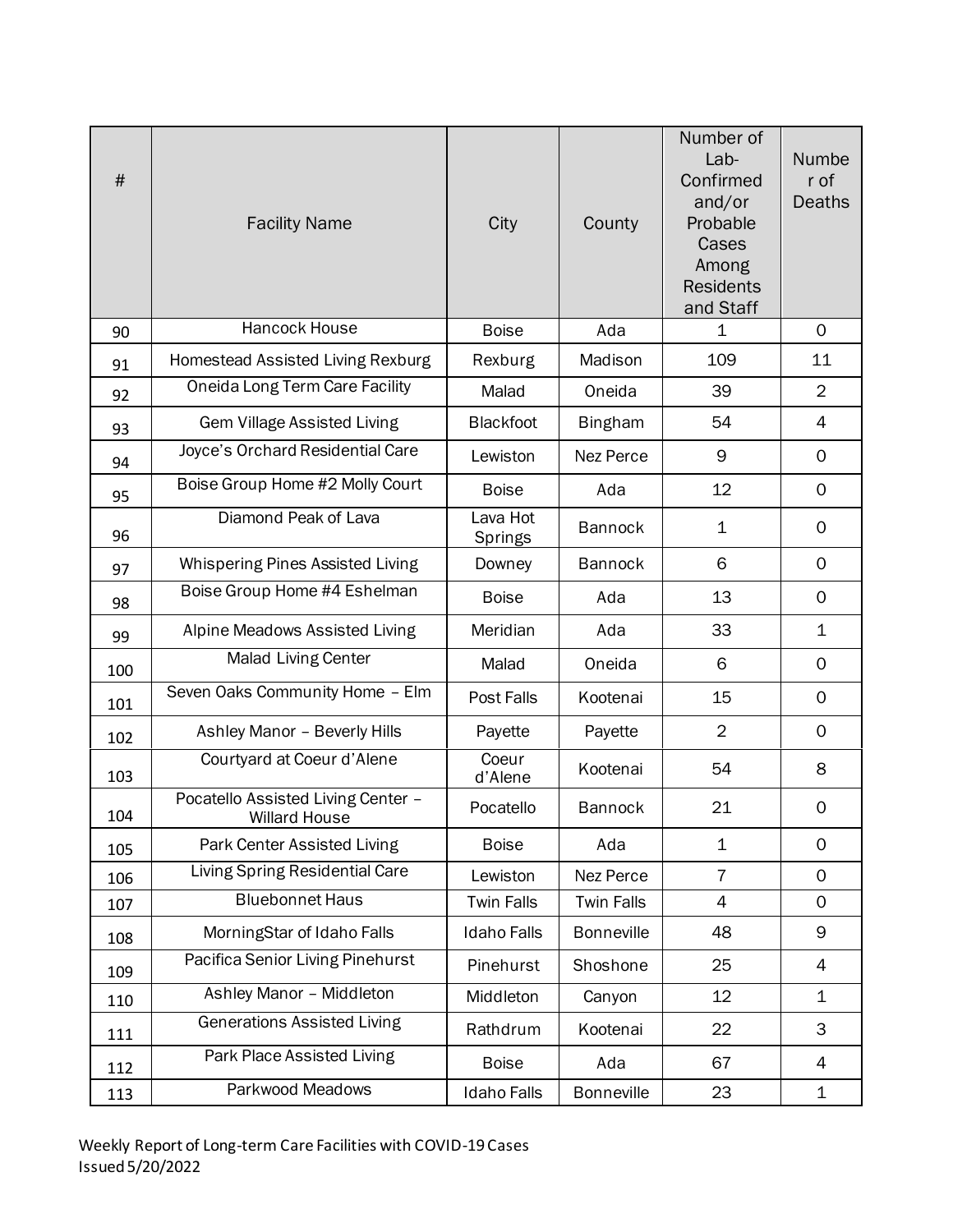| $\#$ | <b>Facility Name</b>                       | City               | County            | Number of<br>Lab-<br>Confirmed<br>and/or<br>Probable<br>Cases<br>Among<br><b>Residents</b><br>and Staff | Numbe<br>r of<br>Deaths |
|------|--------------------------------------------|--------------------|-------------------|---------------------------------------------------------------------------------------------------------|-------------------------|
| 114  | <b>Broadway Hills</b>                      | <b>Idaho Falls</b> | <b>Bonneville</b> | $\overline{2}$                                                                                          | $\mathbf 0$             |
| 115  | Diamond Peak of Chubbuck                   | <b>Bannock</b>     | Chubbuck          | 10                                                                                                      | $\mathbf 0$             |
| 116  | <b>Crestwood Serenity Assisted Living</b>  | Meridian           | Ada               | 9                                                                                                       | $\mathbf 0$             |
| 117  | Aspire - Fieldstone                        | Meridian           | Ada               | 18                                                                                                      | $\mathbf 0$             |
| 118  | <b>Cottages of Weiser</b>                  | Weiser             | Washington        | 25                                                                                                      | $\mathbf 0$             |
| 119  | <b>Bear Lake Manor</b>                     | Montpelier         | <b>Bear Lake</b>  | 37                                                                                                      | 3                       |
| 120  | Diamond Peak of Pocatello                  | Pocatello          | <b>Bannock</b>    | $\overline{7}$                                                                                          | $\mathsf{O}\xspace$     |
| 121  | Franklin County Transitional Care          | Preston            | Franklin          | 63                                                                                                      | $\overline{2}$          |
| 122  | Heritage Senior Living                     | Preston            | Franklin          | 62                                                                                                      | 6                       |
| 123  | Lily and Syringa Assisted Living           | <b>Idaho Falls</b> | <b>Bonneville</b> | 26                                                                                                      | $\overline{2}$          |
| 124  | Ashley Manor - Cloverdale                  | <b>Boise</b>       | Ada               | 19                                                                                                      | $\mathbf 1$             |
| 125  | Assisted Living on Shamrock                | Nampa              | Canyon            | $\overline{2}$                                                                                          | $\mathbf 0$             |
| 126  | Tomorrow's Hope-Nampa                      | Nampa              | Canyon            | 12                                                                                                      | $\mathbf 0$             |
| 127  | Diamond Peak of Shelley                    | Shelley            | <b>Bingham</b>    | 15                                                                                                      | $\mathbf 0$             |
| 128  | Quail Ridge                                | Pocatello          | <b>Bannock</b>    | 49                                                                                                      | 3                       |
| 129  | <b>Edgewood Spring Creek Soda Springs</b>  | Soda<br>Springs    | Caribou           | 18                                                                                                      | 0                       |
| 130  | Autumn Haven Assisted Living               | Rupert             | Minidoka          | 13                                                                                                      | 0                       |
| 131  | <b>Bridge Assisted Living at Sandpoint</b> | Sandpoint          | Bonner            | 15                                                                                                      | $\mathbf 1$             |
| 132  | Golden Girls Residential Care              | Lewiston           | Nez Perce         | 10                                                                                                      | 0                       |
| 133  | Gables of Ammon                            | Ammon              | <b>Bonneville</b> | 50                                                                                                      | 5                       |
| 134  | Gables of Idaho Falls Assisted Living      | <b>Idaho Falls</b> | <b>Bonneville</b> | 36                                                                                                      | 3                       |
| 135  | Sage Grove                                 | Rigby              | Jefferson         | 10                                                                                                      | $\mathbf 0$             |
| 136  | Ashley Manor - Iowa                        | Caldwell           | Canyon            | 11                                                                                                      | $\mathbf 0$             |
| 137  | <b>Cottages of Emmett</b>                  | Emmett             | Gem               | 29                                                                                                      | $\overline{2}$          |
| 138  | <b>Orchards of Cascadia</b>                | Nampa              | Canyon            | 120                                                                                                     | 12                      |
| 139  | Monte Vista Hills                          | Pocatello          | <b>Bannock</b>    | 96                                                                                                      | 11                      |
| 140  | Magic Valley Manor                         | Wendell            | Gooding           | 3                                                                                                       | $\mathbf 0$             |
| 141  | Clearwater Health & Rehab of<br>Cascadia   | Orofino            | Clearwater        | 68                                                                                                      | 5                       |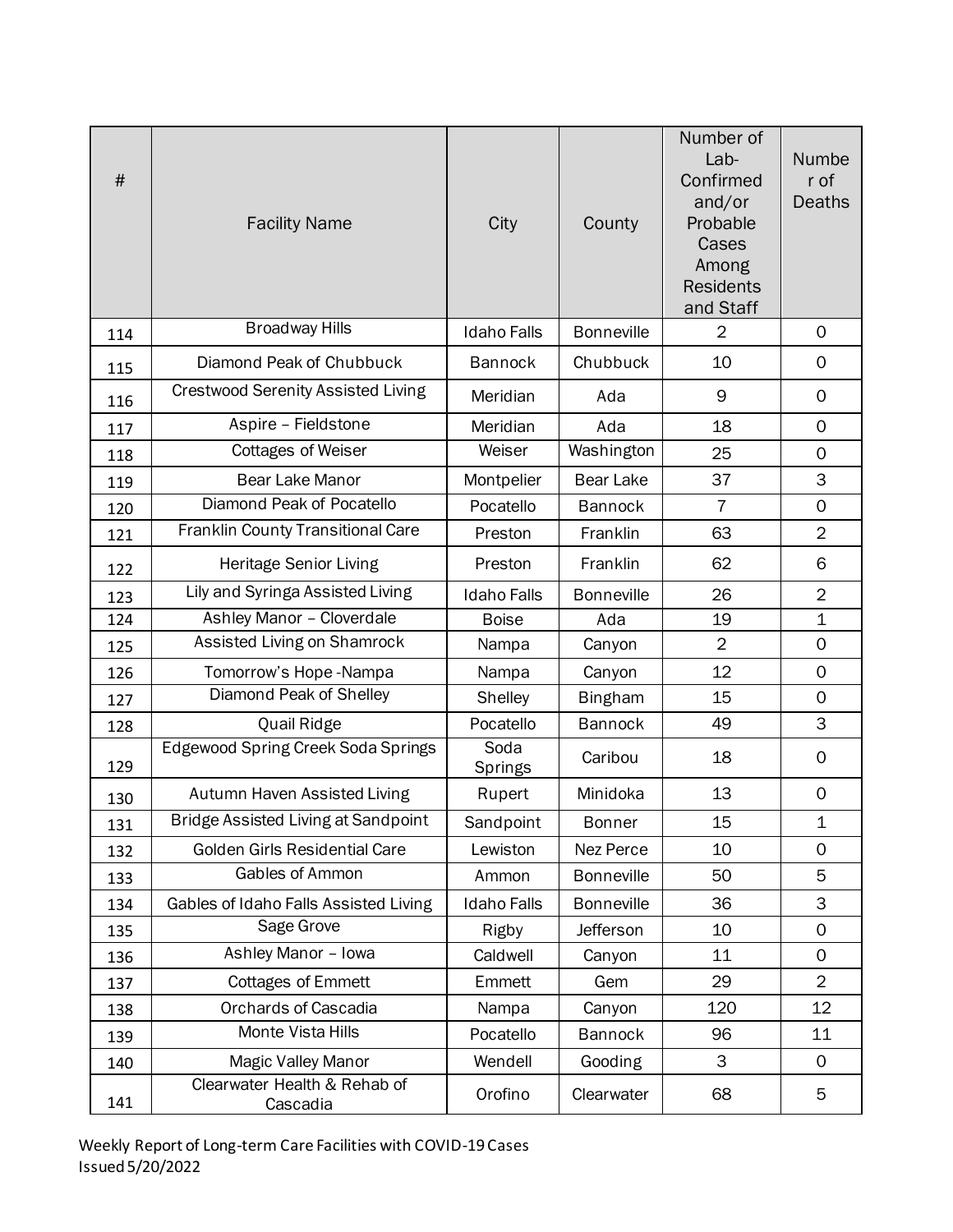| $\#$ | <b>Facility Name</b>                      | City               | County            | Number of<br>Lab-<br>Confirmed<br>and/or<br>Probable<br>Cases<br>Among<br><b>Residents</b><br>and Staff | Numbe<br>r of<br>Deaths |
|------|-------------------------------------------|--------------------|-------------------|---------------------------------------------------------------------------------------------------------|-------------------------|
| 142  | Pomerelle Place                           | <b>Burley</b>      | Cassia            | 26                                                                                                      | $\mathbf 0$             |
| 143  | Mentor Boise - Bedford                    | Meridian           | Ada               | 8                                                                                                       | $\mathbf 0$             |
| 144  | <b>Blake View Home</b>                    | <b>Twin Falls</b>  | <b>Twin Falls</b> | 13                                                                                                      | $\mathbf 0$             |
| 145  | Lakeside Assisted Living                  | Winchester         | Lewis             | 73                                                                                                      | $\overline{2}$          |
| 146  | Milestone Decisions #2 6th St             | Moscow             | Latah             | 28                                                                                                      | $\mathbf 0$             |
| 147  | <b>Copper Summit Assisted Living</b>      | Pocatello          | <b>Bannock</b>    | 26                                                                                                      | $\mathbf 1$             |
| 148  | Willows Retirement & Assisted Living      | <b>Blackfoot</b>   | <b>Bingham</b>    | 33                                                                                                      | 3                       |
| 149  | South Bannock Home                        | Pocatello          | <b>Bannock</b>    | 25                                                                                                      | $\mathbf 0$             |
| 150  | Caring Hearts Assisted Living             | Pocatello          | <b>Bannock</b>    | 52                                                                                                      | $\overline{4}$          |
| 151  | Ashley Manor - Buttercup Trail            | Kimberly           | <b>Twin Falls</b> | 19                                                                                                      | $\overline{2}$          |
| 152  | Good Samaritan - Idaho Falls Village      | <b>Idaho Falls</b> | <b>Bonneville</b> | 56                                                                                                      | $\overline{2}$          |
| 153  | Lakeside Assisted Living                  | Sandpoint          | <b>Bonner</b>     | 37                                                                                                      | $\mathbf 0$             |
| 154  | Wedgewood Terrace                         | Lewiston           | Nez Perce         | 61                                                                                                      | $\overline{2}$          |
| 155  | Discovery Rehab and Living                | Salmon             | Lemhi             | 41                                                                                                      | $\mathbf 0$             |
| 156  | <b>Lincoln Court Retirement Community</b> | <b>Idaho Falls</b> | <b>Bonneville</b> | 129                                                                                                     | 9                       |
| 157  | <b>Midland Manor</b>                      | Nampa              | Canyon            | 8                                                                                                       | $\mathsf{O}\xspace$     |
| 158  | <b>Cottages of Payette</b>                | Payette            | Payette           | 13                                                                                                      | $\mathbf 1$             |
| 159  | Lenity Senior Living                      | Caldwell           | Canyon            | 81                                                                                                      | 4                       |
| 160  | Payette Healthcare of Cascadia            | Payette            | Payette           | 59                                                                                                      | 4                       |
| 161  | Swan Falls Assisted Living                | Kuna               | Ada               | 86                                                                                                      | $\overline{7}$          |
| 162  | <b>Cottages of Boise</b>                  | <b>Boise</b>       | Ada               | 33                                                                                                      | $\mathbf 1$             |
| 163  | Grace Assisted Living - Nampa             | Nampa              | Canyon            | 64                                                                                                      | $\overline{7}$          |
| 164  | Cove of Cascadia                          | <b>Bellevue</b>    | <b>Blaine</b>     | 79                                                                                                      | $\overline{7}$          |
| 165  | Life Care Center of Lewiston              | Lewiston           | Nez Perce         | 105                                                                                                     | 25                      |
| 166  | Park Place Assisted Living                | Nampa              | Canyon            | 60                                                                                                      | 3                       |
| 167  | Countryside Care and Rehab                | Rupert             | Minidoka          | 77                                                                                                      | 9                       |
| 168  | Stonebridge Assisted Living of<br>Wendell | Wendell            | Gooding           | 29                                                                                                      | 3                       |
| 169  | <b>Syringa Chalet Nursing Facility</b>    | <b>Blackfoot</b>   | <b>Bingham</b>    | 67                                                                                                      | $\mathsf{O}$            |
| 170  | <b>Gateway Transitional Care Center</b>   | Pocatello          | <b>Bannock</b>    | 175                                                                                                     | 16                      |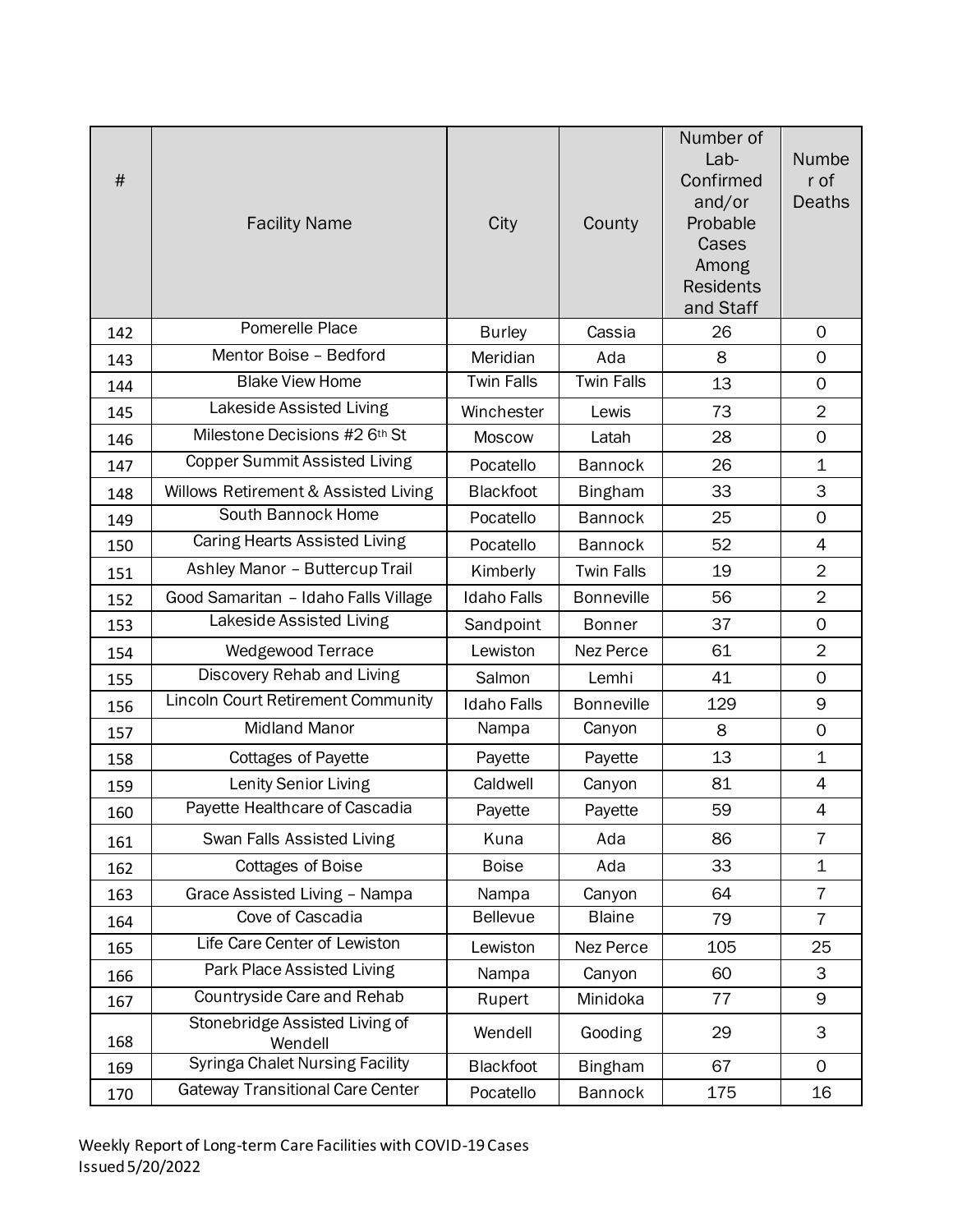| $\#$ | <b>Facility Name</b>                        | City                    | County            | Number of<br>Lab-<br>Confirmed<br>and/or<br>Probable<br>Cases<br>Among<br><b>Residents</b><br>and Staff | Numbe<br>r of<br><b>Deaths</b> |
|------|---------------------------------------------|-------------------------|-------------------|---------------------------------------------------------------------------------------------------------|--------------------------------|
| 171  | Aspen Park of Cascadia                      | <b>Moscow</b>           | Latah             | 69                                                                                                      | $\mathbf 1$                    |
| 172  | Turtle and Crane Assisted Living            | <b>Idaho Falls</b>      | <b>Bonneville</b> | 35                                                                                                      | 7                              |
| 173  | Ashton Memorial Living Center               | Ashton                  | Fremont           | 37                                                                                                      | $\mathbf 1$                    |
| 174  | Parma Living Center                         | Parma                   | Canyon            | 21                                                                                                      | $\mathbf 1$                    |
| 175  | Independence Home                           | Pocatello               | <b>Bannock</b>    | 11                                                                                                      | $\mathbf 0$                    |
| 176  | Maplewood Assisted Living                   | Hayden                  | Kootenai          | 17                                                                                                      | $\mathbf 0$                    |
| 177  | <b>Cherry Ridge Center</b>                  | Emmett                  | Gem               | 52                                                                                                      | 5                              |
| 178  | Ashley Manor - Crescent                     | Caldwell                | Canyon            | 11                                                                                                      | $\mathsf{O}\xspace$            |
| 179  | Ashley Manor - Midland                      | Nampa                   | Canyon            | 16                                                                                                      | $\overline{2}$                 |
| 180  | Legends Park Assisted Living                | Coeur<br>d'Alene        | Kootenai          | 37                                                                                                      | 1                              |
| 181  | Renaissance at Coeur d'Alene                | Coeur<br>d'Alene        | Kootenai          | 59                                                                                                      | 1                              |
| 182  | Harmony House Assisted Living               | Hayden                  | Kootenai          | 14                                                                                                      | $\mathbf 0$                    |
| 183  | <b>Boundary County Nursing Home</b>         | <b>Bonners</b><br>Ferry | <b>Boundary</b>   | 35                                                                                                      | 3                              |
| 184  | <b>Gables of Pocatello II</b>               | Pocatello               | <b>Bannock</b>    | 14                                                                                                      | $\mathbf 0$                    |
| 185  | Southwest Idaho Treatment Center            | Nampa                   | Canyon            | 94                                                                                                      | $\mathbf 0$                    |
| 186  | <b>Curtis House</b>                         | <b>Boise</b>            | Ada               | 5                                                                                                       | $\mathbf 0$                    |
| 187  | Ashley Manor - Elgin Way                    | <b>Boise</b>            | Ada               | 4                                                                                                       | $\mathbf 1$                    |
| 188  | State Veterans Home - Lewiston              | Lewiston                | Nez Perce         | 77                                                                                                      | $\mathsf{O}$                   |
| 189  | <b>Brookdale Lewiston</b>                   | Lewiston                | Nez Perce         | 44                                                                                                      | $\overline{2}$                 |
| 190  | Prestige - The Orchards                     | Lewiston                | Nez Perce         | 134                                                                                                     | 9                              |
| 191  | Twin Falls Transitional Care of<br>Cascadia | <b>Twin Falls</b>       | <b>Twin Falls</b> | 90                                                                                                      | $\overline{2}$                 |
| 192  | <b>Highland Estates</b>                     | <b>Burley</b>           | Cassia            | 35                                                                                                      | $\mathbf 0$                    |
| 193  | Lewiston Transitional Care of<br>Cascadia   | Lewiston                | Nez Perce         | 120                                                                                                     | 10                             |
| 194  | <b>Meadowlark Homes</b>                     | Grangeville             | Idaho             | 19                                                                                                      | $\mathsf{O}$                   |
| 195  | Northern Light Residential Care             | <b>Twin Falls</b>       | <b>Twin Falls</b> | $\overline{7}$                                                                                          | $\mathbf 0$                    |
| 196  | Madison Carriage Cove                       | Rexburg                 | Madison           | 47                                                                                                      | $\mathsf{O}$                   |
| 197  | Promontory Point Rehabilitation             | Ammon                   | <b>Bonneville</b> | 41                                                                                                      | $\mathbf 0$                    |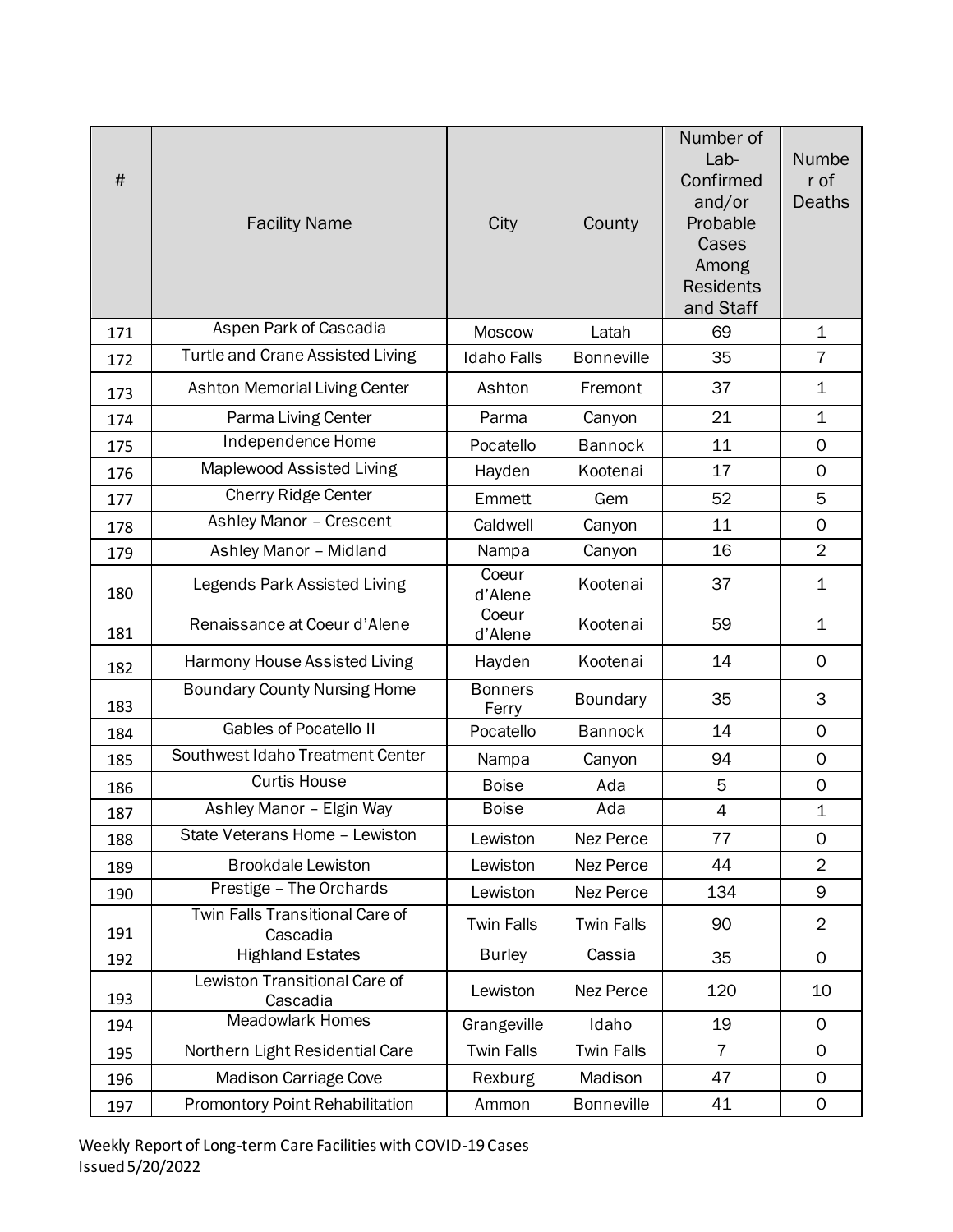| $\#$ | <b>Facility Name</b>                   | City                    | County            | Number of<br>Lab-<br>Confirmed<br>and/or<br>Probable<br>Cases<br>Among<br><b>Residents</b><br>and Staff | Numbe<br>r of<br><b>Deaths</b> |
|------|----------------------------------------|-------------------------|-------------------|---------------------------------------------------------------------------------------------------------|--------------------------------|
| 198  | Autumn Wind Assisted Living            | Caldwell                | Canyon            | 96                                                                                                      | 12                             |
| 199  | Quinn Meadows Rehab & Care Center      | Pocatello               | <b>Bannock</b>    | 83                                                                                                      | $\overline{2}$                 |
| 200  | <b>Olympus Heights Home</b>            | Pocatello               | <b>Bannock</b>    | 17                                                                                                      | $\mathbf 0$                    |
| 201  | Gables Assisted Living of Blackfoot 1  | <b>Blackfoot</b>        | <b>Bingham</b>    | 10                                                                                                      | $\mathbf 0$                    |
| 202  | Boise Group Home #8 Delmar             | <b>Boise</b>            | Ada               | 12                                                                                                      | $\mathbf 0$                    |
| 203  | <b>Foxtail Senior Living</b>           | Eagle                   | Ada               | 88                                                                                                      | 6                              |
| 204  | Hearthstone Village                    | Kootenai                | <b>Bonner</b>     | 29                                                                                                      | $\mathbf 0$                    |
| 205  | Luther Park at Sandpoint               | Sandpoint               | <b>Bonner</b>     | 60                                                                                                      | 5                              |
| 206  | Ashley Manor - Parkview                | <b>Twin Falls</b>       | <b>Twin Falls</b> | 41                                                                                                      | 4                              |
| 207  | Apple Valley Residence                 | Emmett                  | Gem               | 52                                                                                                      | $\overline{2}$                 |
| 208  | Cascadia of Nampa                      | Nampa                   | Canyon            | 172                                                                                                     | 15                             |
| 209  | <b>Grace at Chubbuck</b>               | Chubbuck                | <b>Bannock</b>    | 37                                                                                                      | $\mathbf 1$                    |
| 210  | <b>Brookdale Chubbuck</b>              | Chubbuck                | <b>Bannock</b>    | 122                                                                                                     | 9                              |
| 211  | <b>Brookdale Pocatello</b>             | Pocatello               | <b>Bannock</b>    | 86                                                                                                      | 6                              |
| 212  | Heritage Assisted Living               | <b>Twin Falls</b>       | <b>Twin Falls</b> | 95                                                                                                      | 11                             |
| 213  | <b>Heron Place</b>                     | Nampa                   | Canyon            | 27                                                                                                      | 3                              |
| 214  | <b>Broadway Fields Assisted Living</b> | <b>Idaho Falls</b>      | <b>Bonneville</b> | 41                                                                                                      | $\mathbf 1$                    |
| 215  | Sunset Home Assisted Living            | <b>Bonners</b><br>Ferry | Boundary          | 29                                                                                                      | 4                              |
| 216  | <b>Chardonnay Assisted Living</b>      | <b>Twin Falls</b>       | <b>Twin Falls</b> | 24                                                                                                      | 1                              |
| 217  | <b>Guardian Angel Homes</b>            | Post Falls              | Kootenai          | 72                                                                                                      | 11                             |
| 218  | <b>Brookside Landing</b>               | Orofino                 | Clearwater        | 58                                                                                                      | $\overline{2}$                 |
| 219  | Wellspring of Cascadia                 | Nampa                   | Canyon            | 132                                                                                                     | 9                              |
| 220  | <b>Karcher Estates</b>                 | Nampa                   | Canyon            | 62                                                                                                      | 3                              |
| 221  | Power County Nursing Home              | American<br>Falls       | Power             | 47                                                                                                      | 0                              |
| 222  | <b>Country Cottage Assisted Living</b> | <b>Twin Falls</b>       | <b>Twin Falls</b> | 14                                                                                                      | 0                              |
| 223  | Communicare #8 Lincoln                 | Jerome                  | Jerome            | 24                                                                                                      | $\mathbf 1$                    |
| 224  | <b>Canyons Retirement Community</b>    | <b>Twin Falls</b>       | <b>Twin Falls</b> | 68                                                                                                      | 12                             |
| 225  | Tomorrow's Hope - Lavin                | Meridian                | Ada               | 19                                                                                                      | $\mathbf 0$                    |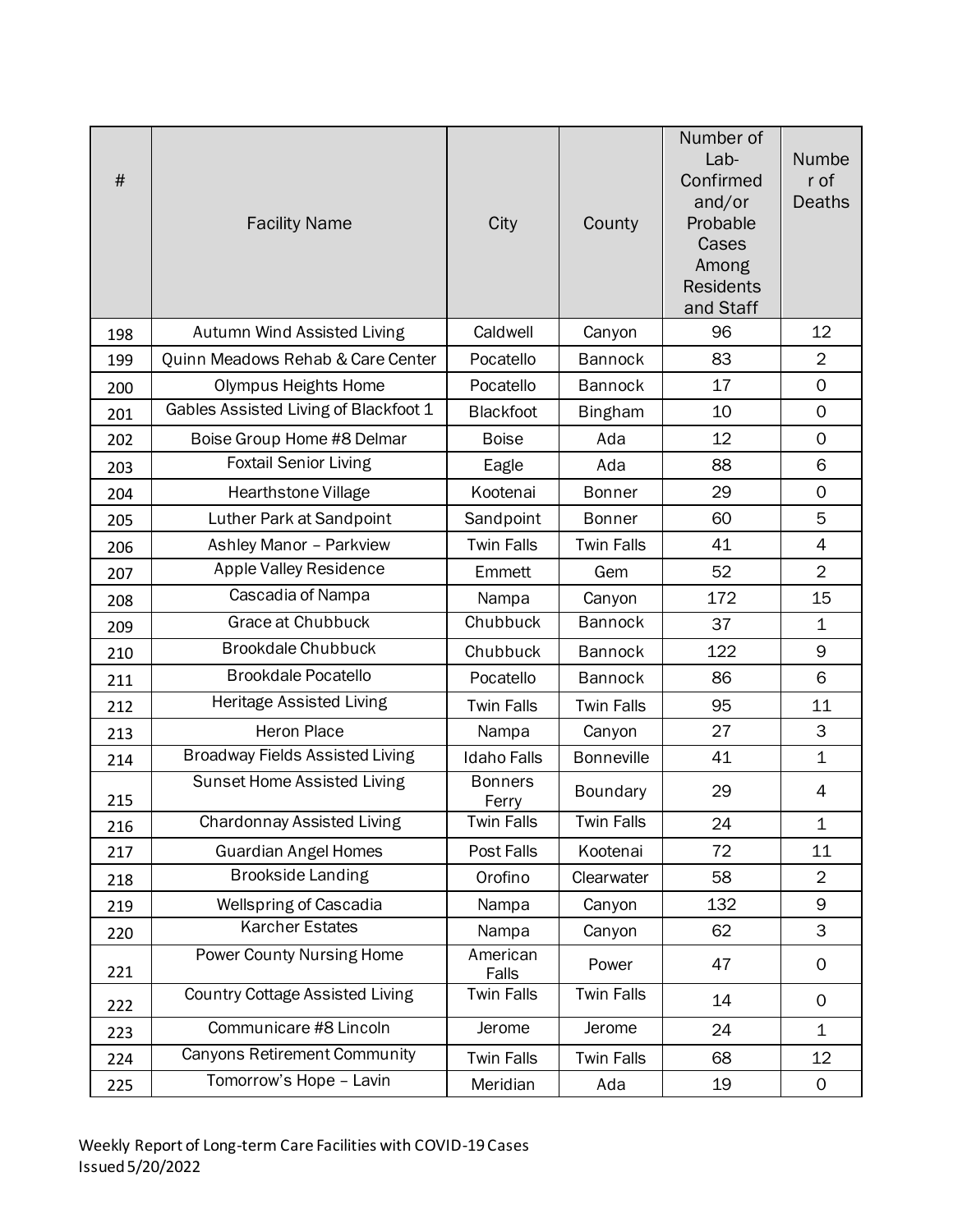| $\#$ | <b>Facility Name</b>                                    | City               | County            | Number of<br>Lab-<br>Confirmed<br>and/or<br>Probable<br>Cases<br>Among<br><b>Residents</b><br>and Staff | Numbe<br>r of<br>Deaths |
|------|---------------------------------------------------------|--------------------|-------------------|---------------------------------------------------------------------------------------------------------|-------------------------|
| 226  | Tomorrow's Hope - Eagle                                 | Eagle              | Ada               | 12                                                                                                      | $\mathbf 0$             |
| 227  | Tomorrow's Hope - Sapphire                              | Meridian           | Ada               | 16                                                                                                      | $\mathbf 1$             |
| 228  | Harmony Hills                                           | Meridian           | Ada               | 39                                                                                                      | $\mathbf 0$             |
| 229  | Ashley Manor - Orchard                                  | <b>Boise</b>       | Ada               | 10                                                                                                      | $\overline{2}$          |
| 230  | Ashley Manor - Hyde Park                                | <b>Boise</b>       | Ada               | 9                                                                                                       | $\overline{2}$          |
| 231  | Golden Years Kimra                                      | Meridian           | Ada               | 10                                                                                                      | $\mathbf 1$             |
| 232  | <b>Creekside Residential Care Center</b>                | Jerome             | Jerome            | 44                                                                                                      | $\overline{2}$          |
| 233  | Temple View Transitional Care                           | Rexburg            | Madison           | 68                                                                                                      | 3                       |
| 234  | Life Care Center of Idaho Falls                         | <b>Idaho Falls</b> | <b>Bonneville</b> | 149                                                                                                     | 9                       |
| 235  | Fairwinds - Sand Creek                                  | <b>Idaho Falls</b> | <b>Bonneville</b> | 41                                                                                                      | $\overline{4}$          |
| 236  | Golden Years Oak Crest                                  | Meridian           | Ada               | 15                                                                                                      | $\overline{2}$          |
| 237  | <b>BrightStar Care Homes Summerset</b>                  | <b>Boise</b>       | Ada               | $\overline{4}$                                                                                          | $\mathbf 0$             |
| 238  | Boise Group Home #1 Pennfield                           | <b>Boise</b>       | Ada               | 11                                                                                                      | $\mathsf{O}$            |
| 239  | Boise Group Home #3 Holt                                | <b>Boise</b>       | Ada               | 10                                                                                                      | $\mathbf 0$             |
| 240  | <b>Lincoln County Care Center</b>                       | Shoshone           | Lincoln           | 82                                                                                                      | $\overline{7}$          |
| 241  | <b>Riverview Rehabilitation</b>                         | <b>Boise</b>       | Ada               | 45                                                                                                      | $\overline{2}$          |
| 242  | <b>Paramount Parks</b>                                  | Eagle              | Ada               | 51                                                                                                      | $\overline{4}$          |
| 243  | <b>Edgewood Spring Creek Ustick</b>                     | <b>Boise</b>       | Ada               | 31                                                                                                      | $\overline{2}$          |
| 244  | <b>Edgewood Spring Creek Overland</b>                   | <b>Boise</b>       | Ada               | 49                                                                                                      | 8                       |
| 245  | <b>Edgewood Spring Creek Memory Care</b><br>- Five Mile | <b>Boise</b>       | Ada               | 87                                                                                                      | 14                      |
| 246  | Garden Plaza of Valley View - Bridge<br>at Valley View  | <b>Boise</b>       | Ada               | 65                                                                                                      | $\overline{4}$          |
| 247  | Aspen Transitional Rehab                                | Meridian           | Ada               | $\overline{73}$                                                                                         | $\overline{7}$          |
| 248  | Advanced Health Care of Lewiston                        | Lewiston           | Nez Perce         | 57                                                                                                      | $\overline{2}$          |
| 249  | Sunny Ridge                                             | Nampa              | Canyon            | 91                                                                                                      | $\overline{5}$          |
| 250  | Owyhee Health & Rehab                                   | Homedale           | Owyhee            | 94                                                                                                      | 13<br>4                 |
| 251  | Bridgeview Estates -<br><b>Assisted Living</b>          | <b>Twin Falls</b>  | <b>Twin Falls</b> | 65                                                                                                      |                         |
| 252  | <b>Brookdale Twin Falls</b>                             | <b>Twin Falls</b>  | <b>Twin Falls</b> | 62                                                                                                      | 3                       |
| 253  | <b>Edgewood Spring Creek American</b><br>Falls          | American<br>Falls  | Power             | 37                                                                                                      | 3                       |
| 254  | Elegant Residential Living                              | Pocatello          | <b>Bannock</b>    | 62                                                                                                      | 3                       |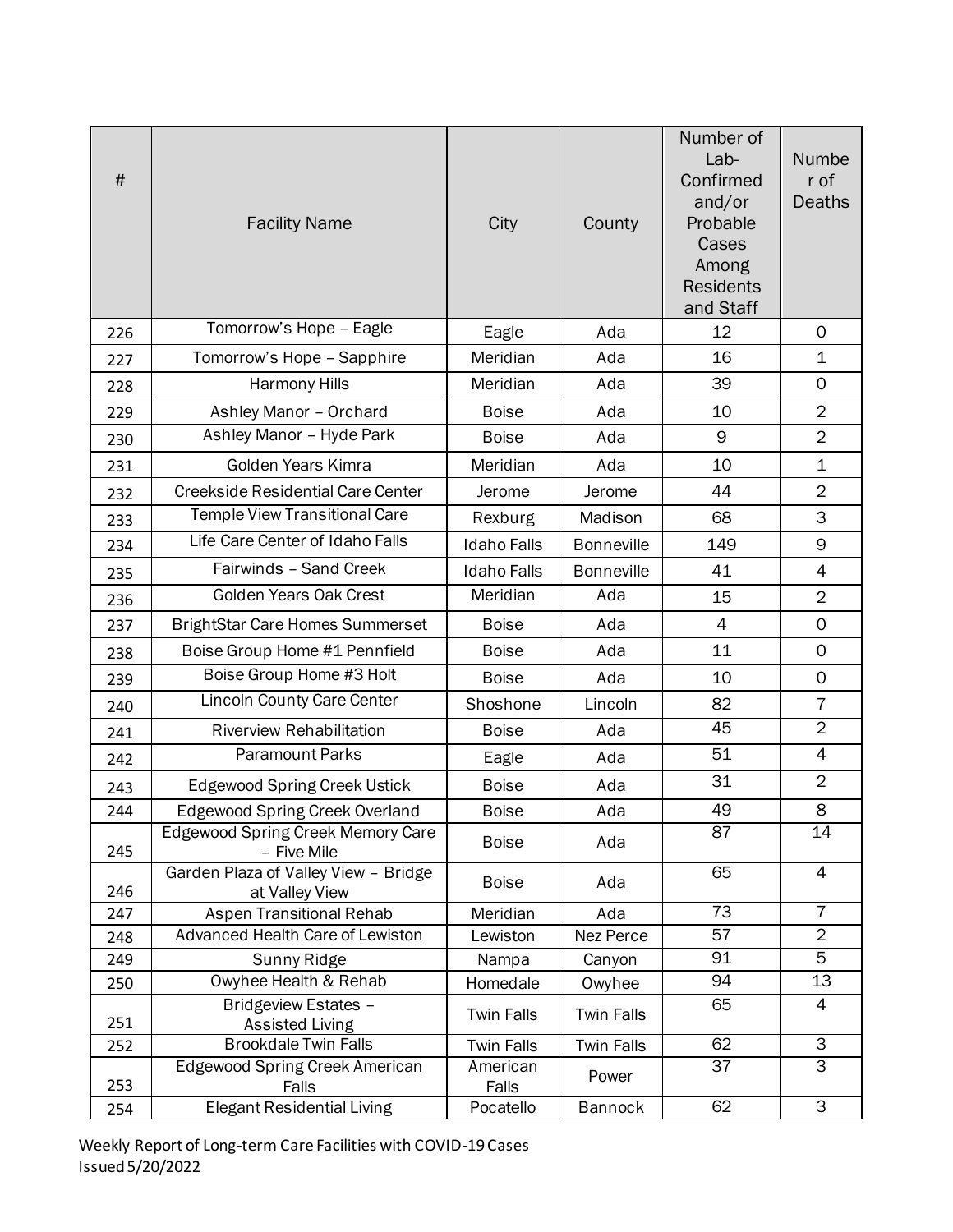| $\#$ | <b>Facility Name</b>                                 | City               | County            | Number of<br>$Lab-$<br>Confirmed<br>and/or<br>Probable<br>Cases<br>Among<br><b>Residents</b><br>and Staff | Numbe<br>r of<br><b>Deaths</b> |
|------|------------------------------------------------------|--------------------|-------------------|-----------------------------------------------------------------------------------------------------------|--------------------------------|
| 255  | <b>Teton Post-Acute Care and Rehab</b>               | <b>Idaho Falls</b> | <b>Bonneville</b> | 77                                                                                                        | $\mathbf 1$                    |
| 256  | Ashley Manor - Highmont                              | <b>Boise</b>       | Ada               | 5                                                                                                         | 0                              |
| 257  | <b>Beehive of Star</b>                               | <b>Star</b>        | Ada               | $\overline{1}$                                                                                            | $\mathbf 0$                    |
| 258  | <b>Cottages of Mountain Home</b>                     | Mountain<br>Home   | Elmore            | 12                                                                                                        | $\Omega$                       |
| 259  | Life Care Center of Boise                            | <b>Boise</b>       | Ada               | 101                                                                                                       | 14                             |
| 260  | <b>Copper Springs Senior Living</b>                  | Meridian           | Ada               | 93                                                                                                        | 17                             |
| 261  | <b>Garnet Place</b>                                  | <b>Garden City</b> | Ada               | $\overline{16}$                                                                                           | $\overline{1}$                 |
| 262  | Generations at Lewiston (formerly<br>Guardian Angel) | Lewiston           | Nez Perce         | 54                                                                                                        | $\mathbf 1$                    |
| 263  | Grace Assisted Living - Twin Falls                   | <b>Twin Falls</b>  | <b>Twin Falls</b> | 90                                                                                                        | $\overline{7}$                 |
| 264  | Grace Assisted Living at State St.                   | <b>Boise</b>       | Ada               | 77                                                                                                        | 5                              |
| 265  | Independent Living Services - Five<br>Mile           | <b>Boise</b>       | Ada               | 28                                                                                                        | 0                              |
| 266  | Grangeville Health & Rehab Center                    | Grangeville        | Idaho             | 80                                                                                                        | 11                             |
| 267  | Weiser Care of Cascadia                              | Weiser             | Washington        | 97                                                                                                        | 10                             |
| 268  | Trinity at Lewis & Clark                             | <b>Boise</b>       | Ada               | 14                                                                                                        | $\mathbf 1$                    |
| 269  | Oak Creek Rehab                                      | Kimberly           | <b>Twin Falls</b> | 95                                                                                                        | $\overline{7}$                 |
| 270  | Mini Cassia Care Center                              | <b>Burley</b>      | Cassia            | 117                                                                                                       | $\overline{2}$                 |
| 271  | Ashley Manor - Harmony                               | <b>Boise</b>       | Ada               | 20                                                                                                        | 3                              |
| 272  | Aspen Valley Senior Living                           | <b>Boise</b>       | Ada               | 49                                                                                                        | $\overline{2}$                 |
| 273  | BrightStar Care Homes - Stephen                      | <b>Boise</b>       | Ada               | 8                                                                                                         | $\overline{1}$                 |
| 274  | BrightStar Care Homes- Prickly Pear                  | Eagle              | Ada               | 9                                                                                                         | 0                              |
| 275  | BrightStar Care Homes - Taft                         | <b>Boise</b>       | Ada               | 9                                                                                                         | $\mathbf{1}$                   |
| 276  | Cascadia of Boise                                    | <b>Boise</b>       | Ada               | 126                                                                                                       | 11                             |
| 277  | <b>Grace Assisted Living Caldwell</b>                | Caldwell           | Canyon            | 61                                                                                                        | $\overline{7}$                 |
| 278  | <b>Serenity Transitional Care</b>                    | <b>Twin Falls</b>  | <b>Twin Falls</b> | 92                                                                                                        | $\mathbf 1$                    |
| 279  | Communicare #4 Leland                                | <b>Boise</b>       | Ada               | 5                                                                                                         | 0                              |
| 280  | Communicare #3 Pond                                  | <b>Boise</b>       | Ada               | 16                                                                                                        | 0                              |
| 281  | Communicare #5 Kuna                                  | Kuna               | Ada               | 9                                                                                                         | $\mathbf 0$                    |
| 282  | Country Living Retirement of<br>Mountain Home        | Mountain<br>Home   | Elmore            | 79                                                                                                        | 1                              |
| 283  | Bennett Hills Rehab & Care Center                    | Gooding            | Gooding           | 83                                                                                                        | $\overline{7}$                 |
| 284  | Desano Place Assisted Living                         | Jerome             | Jerome            | 61                                                                                                        | 6                              |
| 285  | <b>Country Time Assisted Living</b>                  | Star               | Ada               | 22                                                                                                        | 3                              |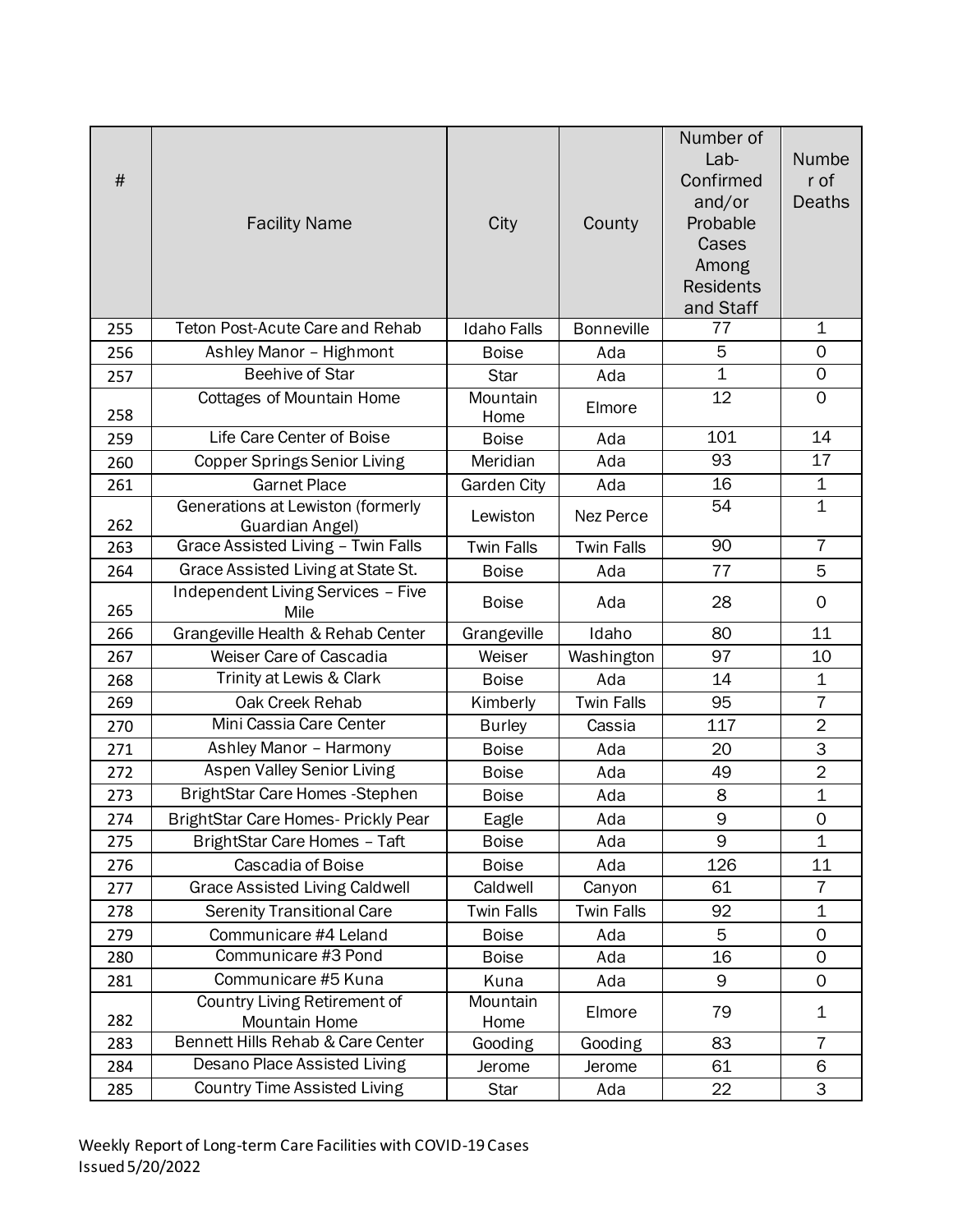|      |                                             |                     |          | Number of           |                     |
|------|---------------------------------------------|---------------------|----------|---------------------|---------------------|
|      |                                             |                     |          | Lab-                | Numbe               |
| $\#$ |                                             |                     |          | Confirmed           | r of                |
|      |                                             |                     |          | and/or              | Deaths              |
|      | <b>Facility Name</b>                        | City                | County   | Probable            |                     |
|      |                                             |                     |          | Cases               |                     |
|      |                                             |                     |          | Among               |                     |
|      |                                             |                     |          | <b>Residents</b>    |                     |
|      |                                             |                     |          | and Staff           |                     |
| 286  | <b>Cottages of Meridian</b>                 | Meridian            | Ada      | 22                  | $\mathbf 1$         |
| 287  | <b>Creekside Transitional Care</b>          | Meridian            | Ada      | 179                 | 16                  |
|      | Rose Terrace Cottages                       | Coeur               | Kootenai | 60                  | $\overline{7}$      |
| 288  |                                             | d'Alene             |          |                     |                     |
| 289  | Living Springs Assisted Living              | Post Falls          | Kootenai | $\mathbf 1$         | $\mathbf 0$         |
| 290  | <b>Edgewood Castle Hills</b>                | <b>Boise</b>        | Ada      | 41                  | $\mathbf 1$         |
| 291  | Meridian Meadows Assisted Living            | Meridian            | Ada      | 32                  | $\mathbf 0$         |
| 292  | Meridian Meadows Transitional Care          | Meridian            | Ada      | 34                  | $\mathbf 0$         |
| 293  | <b>Regency Columbia Village</b>             | <b>Boise</b>        | Ada      | 56                  | 8                   |
| 294  | <b>Skyline Transitional Care Center</b>     | <b>Boise</b>        | Ada      | 6                   | $\mathsf{O}\xspace$ |
| 295  | <b>Truewood by Merrill</b>                  | <b>Boise</b>        | Ada      | 42                  | $\overline{0}$      |
| 296  | Karcher Post-acute Rehab                    | Nampa               | Canyon   | 101                 | $\mathbf 1$         |
| 297  | <b>Edgewood Spring Creek Fruitland</b>      | Fruitland           | Payette  | 83                  | 5                   |
| 298  | Meadow View Assisted Living                 | Emmett              | Gem      | 66                  | $\overline{1}$      |
| 299  | Tomorrow's Hope - Deb                       | Meridian            | Ada      | 14                  | $\mathsf{O}\xspace$ |
| 300  | Independent Living Services -<br>Summerwind | <b>Boise</b>        | Ada      | $\overline{\omega}$ | $\mathbf 0$         |
|      | Garden Plaza of Valley View - Valley        |                     |          | $\overline{1}59$    | 13                  |
| 301  | View Nursing & Rehab                        | <b>Boise</b>        | Ada      |                     |                     |
| 302  | Edgewood Spring Creek Eagle Island          | Eagle               | Ada      | 91                  | $\overline{7}$      |
| 303  | <b>Grace Assisted Living at Englefield</b>  | <b>Boise</b>        | Ada      | 62                  | $\overline{3}$      |
|      | Green<br>Veranda Senior Living - Barber     |                     |          | 39                  | $\,6$               |
| 304  | <b>Station</b>                              | <b>Boise</b>        | Ada      |                     |                     |
| 305  | Touchmark at Meadow Lake Village            | Meridian            | Ada      | 178                 | 10                  |
| 306  | Poplar Grove Assisted Living                | <b>Glenns Ferry</b> | Elmore   | $\overline{21}$     | $\mathbf 1$         |
| 307  | Touchmark - Elkhorn Lodge                   | Meridian            | Ada      | 31                  | $\mathsf{O}$        |
| 308  | Veranda Senior Living - Paramount           | Meridian            | Ada      | 58                  | $\mathbf 1$         |
| 309  | MorningStar Senior Living of Boise          | <b>Boise</b>        | Ada      | 61                  | 1                   |
| 310  | Meadow View Nursing & Rehab                 | Nampa               | Canyon   | 161                 | $\mathsf 9$         |
| 311  | Parke View Rehab                            | <b>Burley</b>       | Cassia   | 125                 | 3                   |
| 312  | <b>Brookdale Boise Parkcenter</b>           | <b>Boise</b>        | Ada      | 61                  | 5                   |
| 313  | Royal Villa Care Center                     | Payette             | Payette  | 26                  | 1                   |
| 314  | Creekside Inn Assisted Living               | Coeur d'<br>Alene   | Kootenai | 47                  | 4                   |
| 315  | The Lodge at Riverside Harbor               | Post Falls          | Kootenai | 33                  | 3                   |